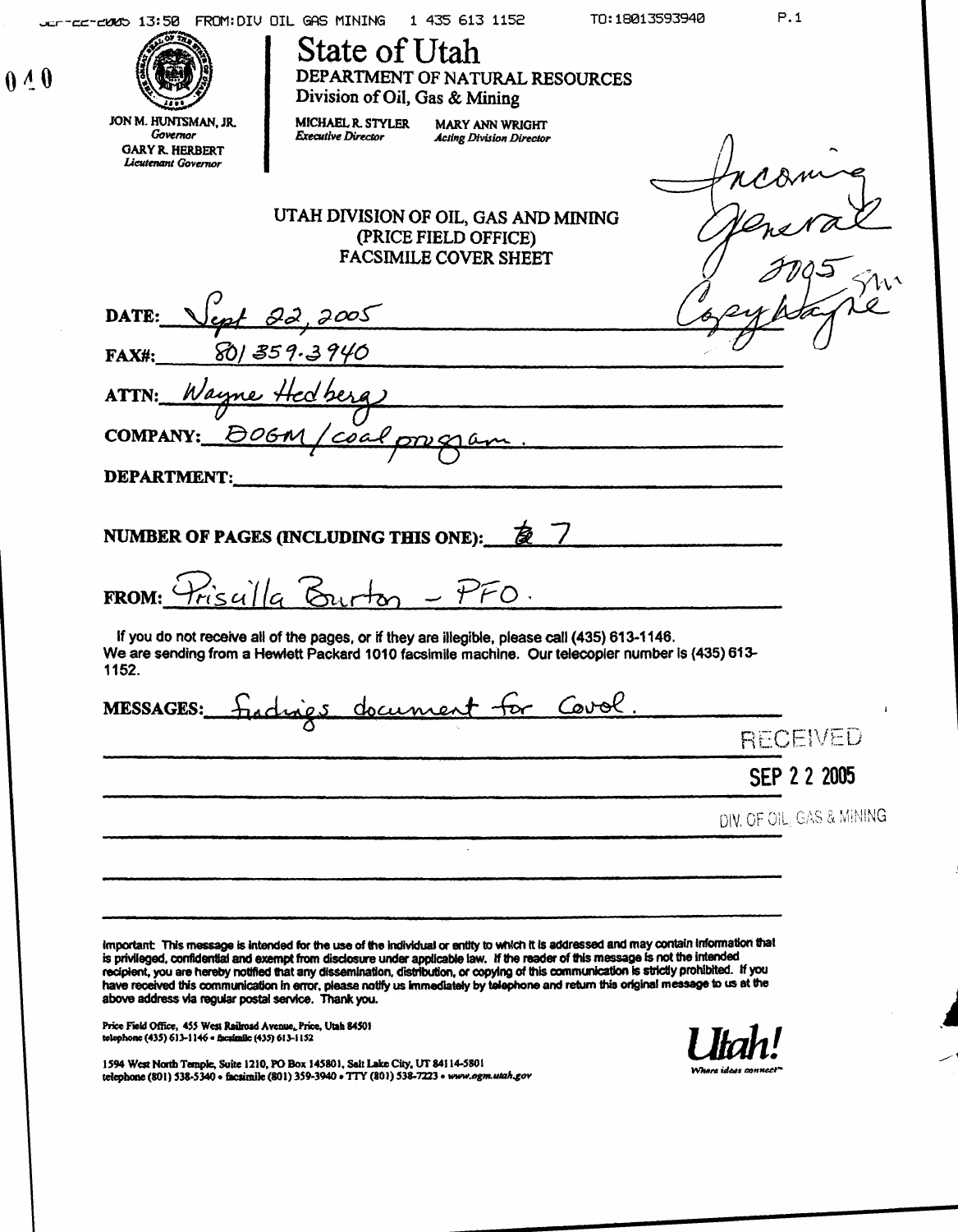SEP-22-2005 13:50 FROM: DIV OIL GAS MINING 1 435 613 1152

Oct-25-96 01:12P Loga Capital Company

TO: 18013593940

 $P.2$ 

**P.05** 

 $(77)687 - 2795$ 



te of OURCES **ETMENT OF DEPARTMENT OF NATURAL RESOUR<br>DIVISION OF OIL, GAS AND MINING** 255 West Next Temple

Michael O. Leawitt Tel Stawart<br>Examine Diretar James W. Carter | 801-338-3140 (FD)<br>| District Chronor | str-328-3318 (TDD)

a Triad Center, Solle 360 San Lake City, Ulah 84180-1203 801-128-5243 101-358-3140 (FU)

August 22, 1996

Steve Brown, P.E. Vice President Engineering/Construction COVOL 3280 No. Frontage Road Lehi. Utah 84043

#### Response to July 11, 1996 Letter Re:

Dear Mr. Brown:

This letter is in response to your letter of July 11, 1996 about whether or not the proposed activity by COVOL Technologies will require a permit under the Utah Coal Regularory Program. It is the Division's understanding that coal fines, i.e. "coal" is being converted from the "fines" to a "briquette" with no waste being generated. If this is the case, then no coal mining and reclamation permit is required.

However, if toal waste (e.g. slutty or coarse refuse) is used as the source material to be processed and waste is generated, a mining and reclamation permit could be required. Additionally if any other facts change from those identified by Covol or discovered by the Division, a permit may be required. Mining of the coal waste at the host site would also need to be addressed mough the coal regulatory process.

If you require further clarification or have any questions, please let me know.

Sineerelv Mary Ann Associate Director of Mining

Exclosure

Santa Grumavhilius n Ka **es Heinci** 480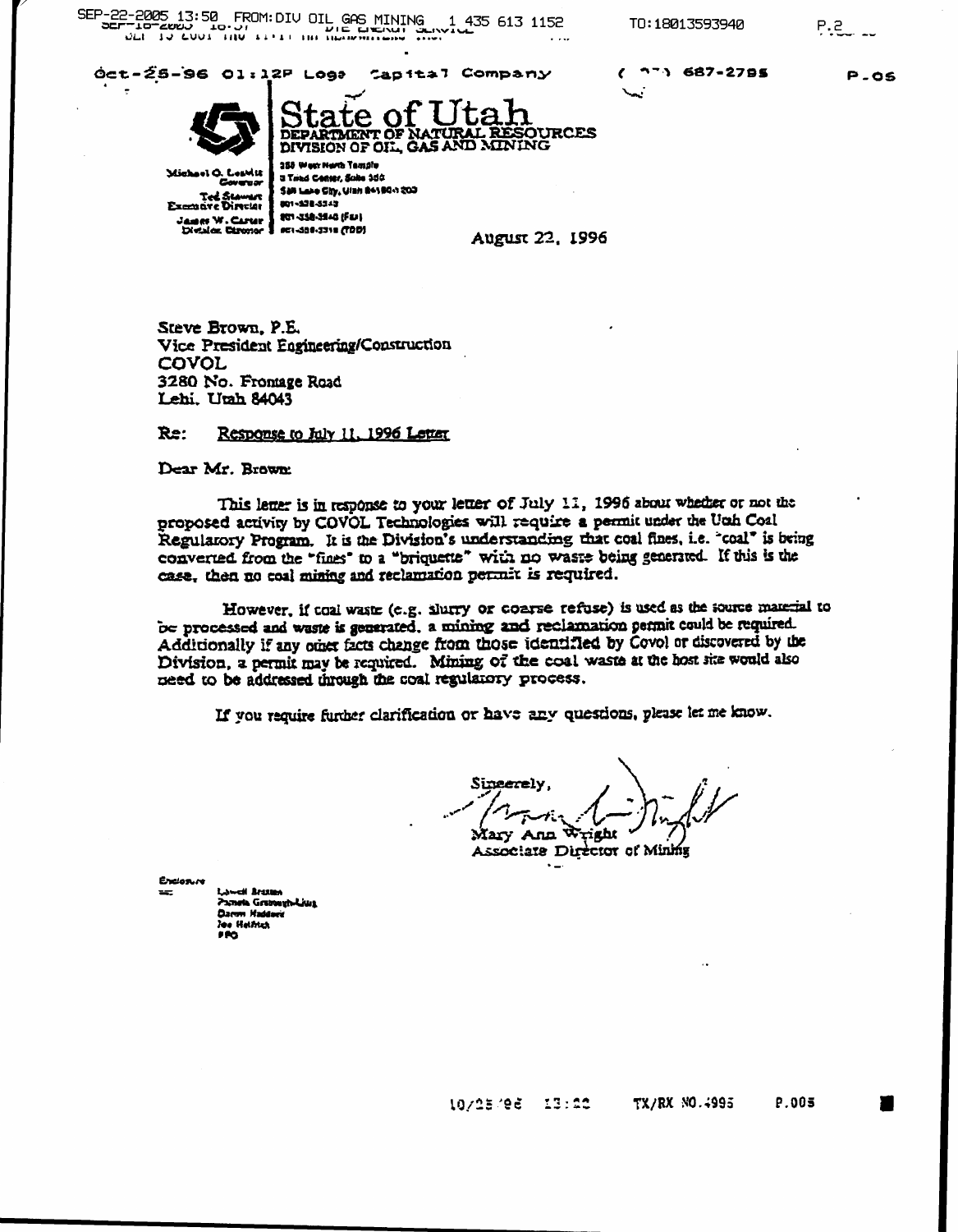

# DTE Energy Services

|            | SEP-22-2005 13:50 FROM: DIV OIL GAS MINING 1<br>1 435 613 1152                                                                                                                                           | TO: 18013593940<br><b>DTE Energy</b><br><b>DTE Energy Services</b> | P.3 |
|------------|----------------------------------------------------------------------------------------------------------------------------------------------------------------------------------------------------------|--------------------------------------------------------------------|-----|
|            | <b>DTE Energy Services</b>                                                                                                                                                                               | <b>Fax Transmittal</b>                                             |     |
| To:<br>CC. | Priscilla Burton<br>Fax No: (435) 613-1152<br>Sherry Samples, DTE Utah Synfuels<br>Jeff Grant/Rich Cooper, DTEES<br>Env Files/DTE Utah/Land Matters/Regulatory Communications<br>Synfuel Files (6.4.2.4) | <b>RECEIVED</b><br>SEP 16 2005                                     |     |
|            | From: Katie Panczak                                                                                                                                                                                      | OGM PRICE FIELD OFFICE                                             |     |

Date: 9/16/2005

Total No. of Pages (including cover): 15

| <b>Urgent</b> | For Review | <b>Please Comment</b> | <b>Please Reply</b> |
|---------------|------------|-----------------------|---------------------|
|               |            |                       |                     |
|               |            |                       |                     |

Comments/Notes :

Priscilla,

As we discussed, I am forwarding DTE Utah-related documents I believe you will find helpful. Included with this fax are the following:

- August 22, 1996 letter from Mary Ann Wright to Covol determining that a coal mining and reclamation permit is not required for the synfuel facility (DTE received as a fax from Headwaters on September 13, 2001) .
- Sept - Nov 2001 correspondence to/from State of Utah Department of Environmental Quality notifying of facility Ownership Change and Company Name Change to DTE Utah Synfuels (6 pages)
- Cover sheets from Division of Air Quality and Division of Water Quality demonstrating current permits are issued in the name of DTE Utah Synfuel

Please do not hesitate to contact me If you have any further questions regarding this facility. I can be reached at 734 .302.8235 . I would also appreciate a copy of your site visit report (fax: 734.302.5330).

Thank you Katie Panczał atu

DTB Energy Services 4145. Main Shred Suite 600 Ann arbor, MI 48104 Phone: (734) 302.8235 Fax: (734) 302.5333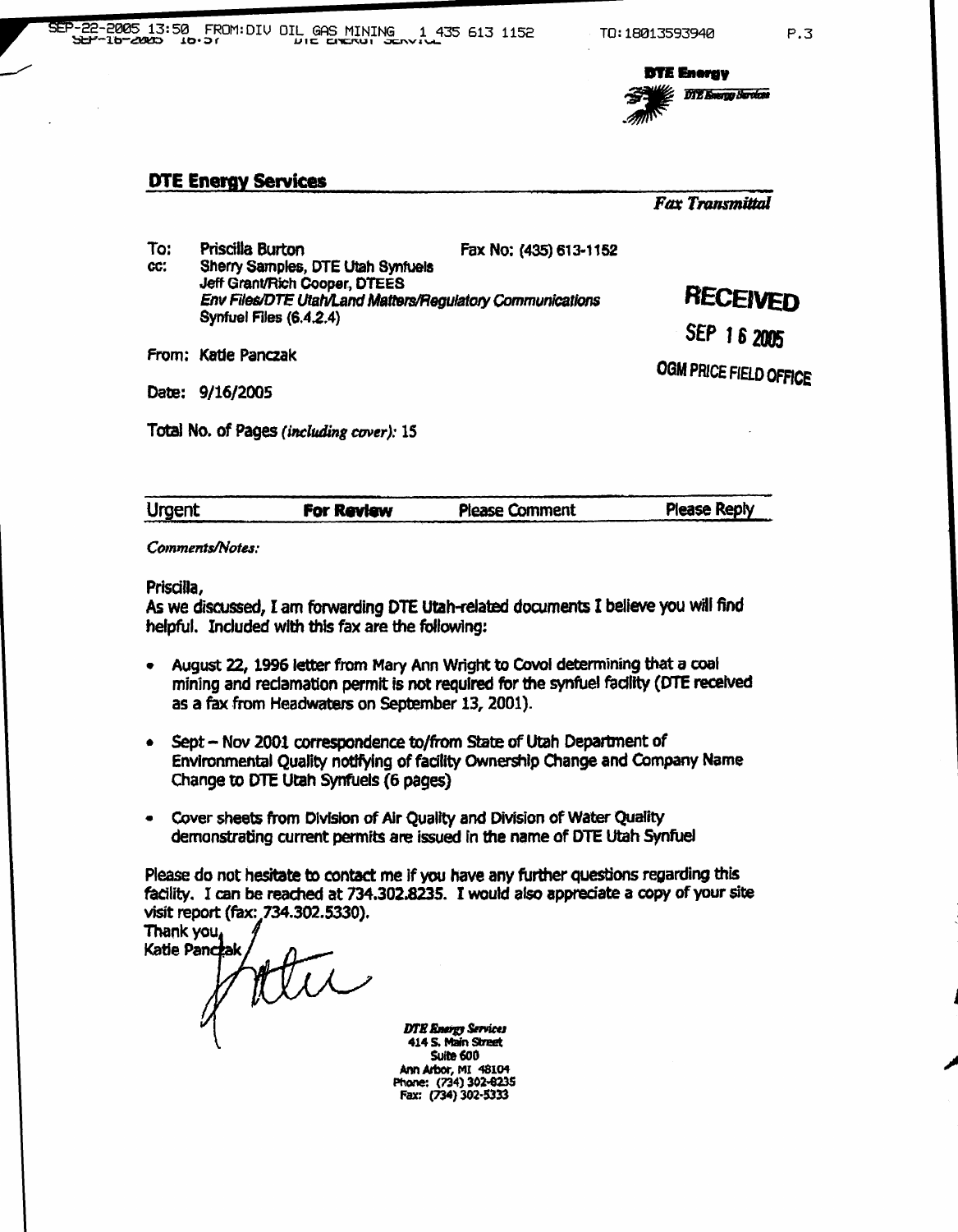SEP-22-2005 13:50 FROM: DIV OIL GAS MINING 1 435 613 1152

TO: 18013593940

1 587-2795

CF

 $P.4$ 

**P.O6** 

Oct-25-96 01:12P Logar Tapital Company



URCES **SAND MINING DIVISION OF OIL, GA** 

lector **JSBAN W. Carter** 

Division Dure

355 West North Tumple 3 Triad Canter, Culto 350 San Lake Cay, Ulah 64160-1203 881-431-5340 **(401-030-0840 (Fax)** (051) 8724-4319

**August 22, 1996** 

File **TO:** Kill+ Daron R. Haddock, Permit Supervisor **FROM:** 

Proposed Coal Fines Extrusion/Bric verting Facility, Covol Technologies, Inc., R£: Carbon County, Utah

### **SYNOPSIS**

On July 11, 1996 the Division received a proposal from Covol Technologies which discusses the installation of a coal fines extrusion/briquetting facility in Carbon County. Their plans are to use waste coal fines from coal mining and processing operations as raw materials in the production of coal pellets. Covol feels that this activity would not fall under the purview of the Utah Coal Regulatory Program and has asked for the Division's concurrence.

This memo is an analysis of the proposal and provides findings which will enable the Division to determine the permitting requirements for this type of facility.

#### **ANALYSIS**

Under the Utah Coal Regulatory Program it is necessary for anyone who engages in or carries out any coal mining and reclamation operations to first obtain a permit (R645-300-112.400). The question that must then be asked is, whether or not the Covol activity constitutes "coal mining and reclamation operations"?

This term is defined at R645-100-200 as follows:

"Goal Miniag and Reclamation Operations" means (a) activities conducted on the strikes of lands in connection with a surface east mine or, subject to the requirements of Serion 40-10-12 of the Act surface coal mining and reclamation operations and surface impacts incident in an underground coal mine. the products of which enter commerce or the operations of which directly or activenty affect interstate comments. Such acavines include all activities necessary and incidental to the reclamation of the operations, excavance for the purpose of electriciting essal, including such comment methods as commut. 1919. Juget, mountaintop removal, box 3121 3yes; pit. and area mising; the use of explosives and blacking;

> TX/RX NO.4995 P.006 10/25/95 13:00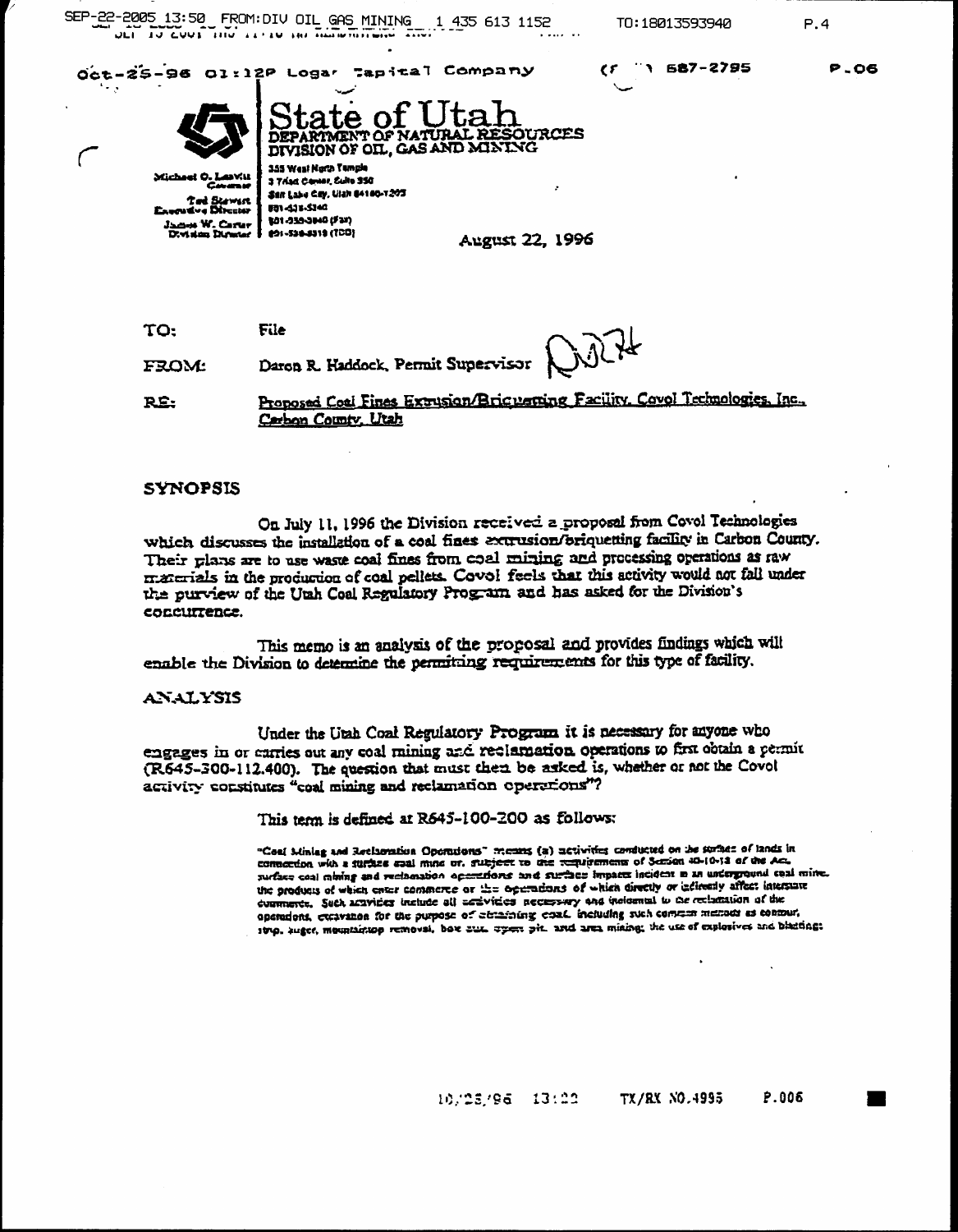SEP-22-2005 13:50 FROM: DIV OIL GAS MINING 1.435 613 1152 ALL IS EART for The HILLING HARD DIRECT AND

TO: 18013593940

P.5

Oct-25-26 01:13P Logar Capital Company

 $(5 - 1687 - 2795$ 

Page 2 Memo - Covol Technologies, Inc. August 22, 1996

in-sim distillation: or reporting, leaching, ex coloer chernical or physical processing; and the electring, consentraing, or sther processing or preparation, of unal. Soch activities also instead the loading of cool for interstate commerce at or near the mine site. Provided, these activities do not lackede the extraction of ceal incidental to the extraction of other minimumls, where coal does not exenct 16-2/3 percent of the tonnage of miserals removed for purposes of commercial use or sale, or end exploraton subject to Section 40-10-2 of the Act; and provided further, that excavation for the purpose of votaining can includes extraction of coal from coal rariuse piles: and (b) the areas upon which the activities described under part (2) of this definition occur or whose much nectwities distute the nummi land surface. These areas will also include any adjacent land the use of which is incidental to any such arivines, all lands affected by the construction of new reads or the improvement or use of existing rade to gain access to the site of those serivines and for haulage and excavation, workings, impoundments, dams, venrilation shafts, estryways, reflue banks, dumps, sterekpiles, overburden piles, spoil tenks, enim tanks, milings, holes or depressions, repair areas, storage invense, procenting areas, shipping areas, and other areas upon which are shed structures, facilides, or other property or meterial on the surface, resulting from or incident to facte servities.

Covol describes their activity as follows:

أتلخته

The facility will utilize Covol's parasted, process to enerver approximately 400,000 mas of coal fines per<br>year into a synthetic fuel similar to rum-ail-critics coal. The facility will cansist of a power screen to<br>remove a materials will then be mixed with water and Covol's patented binder and then either briqueted or extruded mto pellets. The materials will them be thermally dried to meet finish product moisture requirements and harden the musculal for humaling purposes. The material will then be noised with the oversized musical and stockpiled until it is eliker muched or shipped by rad to the and user.

At first reading it would appear that Covol's proposed activity would fall under the chemical or physical processing of coal criteria found in the above definition and would require permitting. However, a closer look at the definition reveals that in order for the activity to be considered Coal Mining and Reclarmation Operations it would have to be conducted "in connection with" a coal mine.

No definition of "in connection with" has been given since it is felt that each regulatory authority must have discretion in order to make valid decisions shout the applicability of the performance standards of SMCRA in individual cases.

The preambles to Federal Rules 30 CFR parts 785 and 827 (November 22, 1988 Federal Register) provide important insight for how to determine if a processing plant is being operated in connection with a coal mine.

The following statements should be considered when determining whether a facility is operating "in connection with" a coal mine:

"OSM is only requiring regulatory authorities to extend their permit  $\mathbf{1}$ requirements as far into the stream of commerce as those activities over which

**P.OZ**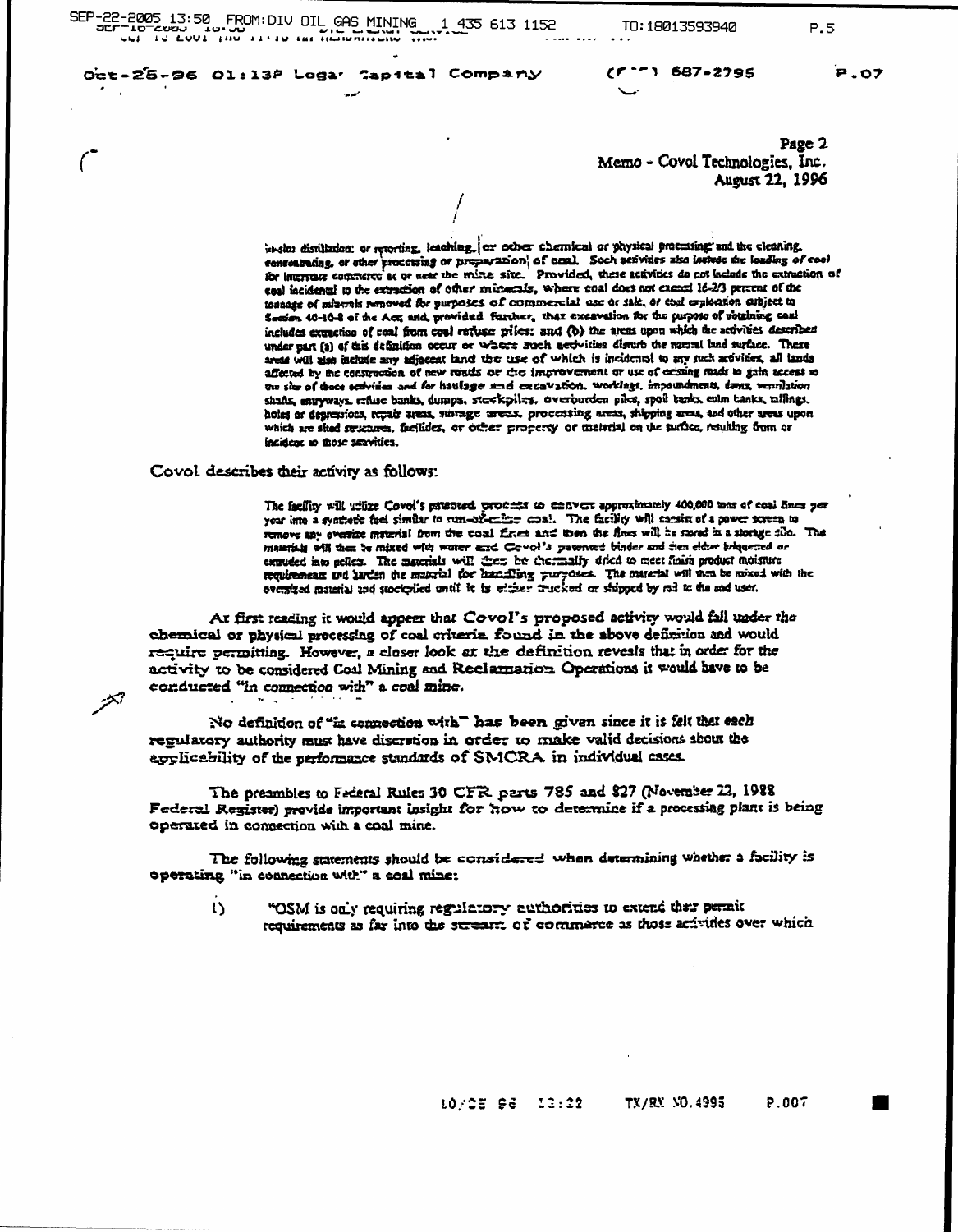Oct-25-96 01:13P Logar Capital Company

 $(5.27)$  687-2795

 $P.08$ 

Page 3 Memo - Covol Technologies, Inc. August 23, 1996

mine operators and coal handlers who directly serve them, such as coal processors, have or could have control of operations."

- $2)$ The element of proximity is a valid consideration in determining whether a facility is regulated. (Activities at the site of a mine would be permitted.)
- Coal preparation facilities which are being operated only in comection with 3) another industrial facility, such as a power plant do not operate in connection with a mine and are not subject to regulation.
- Does the facility have a useful life independent of the specific mine or mines 4) which it serves?
- Coal preparation facilities operated by retail sales dealers tend to be closely 5) linked to end users and are generally not considered operating in connection with a coal mine.
- $\epsilon$ Functional or economical relationships with a mine should be considered when making a "in connection with" determination. (Does the facility receive a significant portion of their coal from a mine? Does the facility receive a significant portion of the output from a mine? Does the facility have an economic relationship with a mixe?)

## FINDINGS:

 $\sim 100$ 

- Covol Technologies Inc. does not own; operate or control any coal mining I) operation
- $z<sub>2</sub>$ Covol's facility is not located at the site of a mine.
- The briqueting or extrusion of pellets for use as an industrial fuel seems to be 3) more closely associated to an industrial or end use than to mining.
- Covol's facility would not service any specific mine but could receive its raw 4) materials from various sources and operate independent of any given mine.
- Covol would be acting similar to a retail sales dealer by putthasing coal fines 5) from various entities and then marketing and selling their end product under the Covol name.